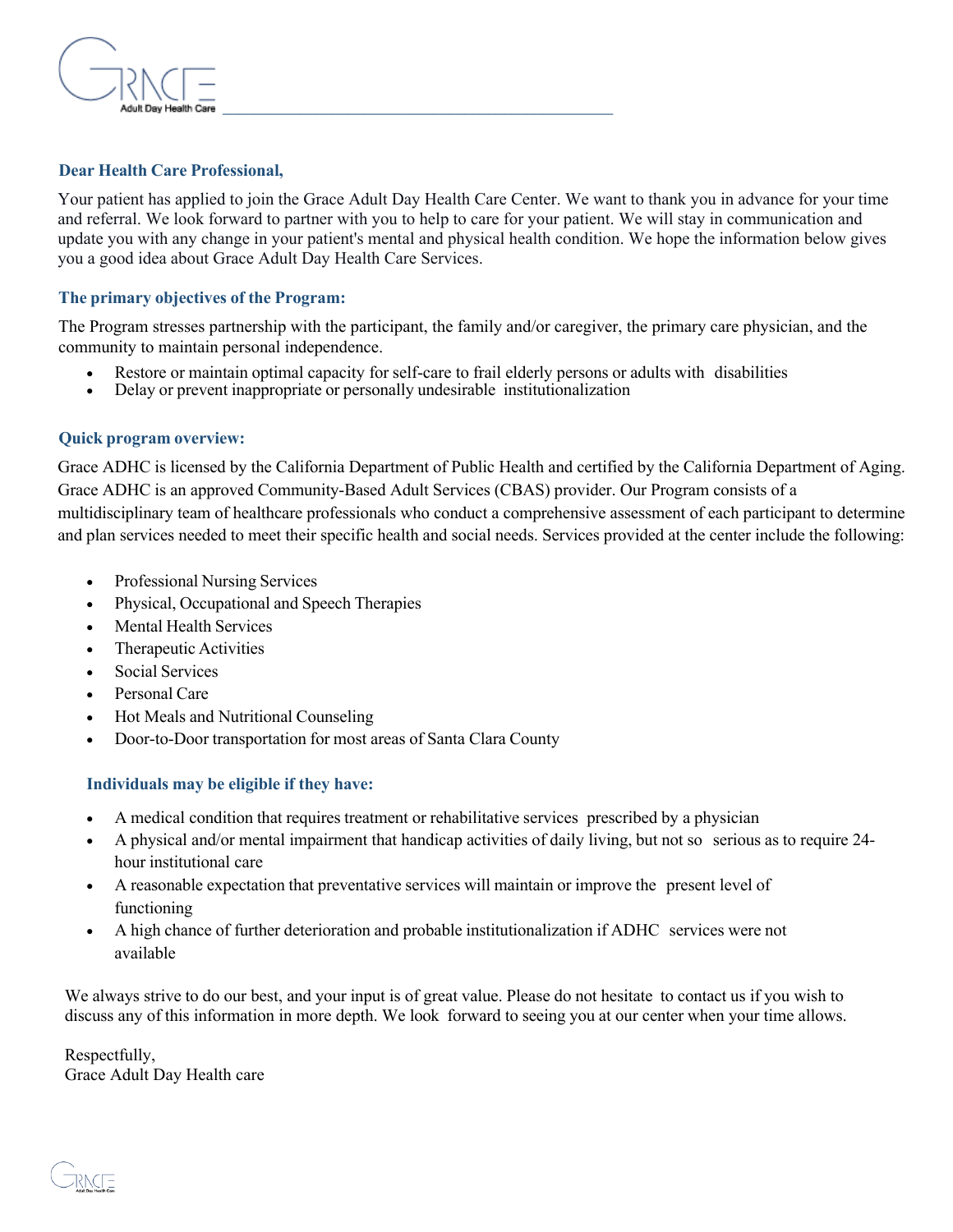

# **PATIENT HISTORY AND PHYSICAL FOR ADULT DAY HEALTH CARE / COMMUNITY BASED ADULT SERVICES**

| <b>Patient Name:</b>                                                                                                                                                                                                                                                                                                                                                                                                                                                                                                                                                                       | $M \Box F \Box DOB:$ $1 \quad 1$ Last Exam Date $1 \quad 1$                                                                                                                                                                                                                                                                                                                                                                                                                                                                                                               |  |  |  |
|--------------------------------------------------------------------------------------------------------------------------------------------------------------------------------------------------------------------------------------------------------------------------------------------------------------------------------------------------------------------------------------------------------------------------------------------------------------------------------------------------------------------------------------------------------------------------------------------|---------------------------------------------------------------------------------------------------------------------------------------------------------------------------------------------------------------------------------------------------------------------------------------------------------------------------------------------------------------------------------------------------------------------------------------------------------------------------------------------------------------------------------------------------------------------------|--|--|--|
| Address: 3010 Olcott St                                                                                                                                                                                                                                                                                                                                                                                                                                                                                                                                                                    | Center Name: Grace ADHC<br>Center Tel: (408) 727-6280 Center Fax: (408) 516-9527<br>Santa Clara CA 95054-3207<br>CA 95054-3207                                                                                                                                                                                                                                                                                                                                                                                                                                            |  |  |  |
| $\Box$ EHR attached (If EHR is attached, bypass any related sections below)                                                                                                                                                                                                                                                                                                                                                                                                                                                                                                                |                                                                                                                                                                                                                                                                                                                                                                                                                                                                                                                                                                           |  |  |  |
| Section A. DIAGNOSES / CONDITIONS reflecting the patient's health status                                                                                                                                                                                                                                                                                                                                                                                                                                                                                                                   |                                                                                                                                                                                                                                                                                                                                                                                                                                                                                                                                                                           |  |  |  |
|                                                                                                                                                                                                                                                                                                                                                                                                                                                                                                                                                                                            |                                                                                                                                                                                                                                                                                                                                                                                                                                                                                                                                                                           |  |  |  |
| <b>SECONDARY DIAGNOSIS:</b>                                                                                                                                                                                                                                                                                                                                                                                                                                                                                                                                                                |                                                                                                                                                                                                                                                                                                                                                                                                                                                                                                                                                                           |  |  |  |
| <b>Central Nervous System Diseases (G00-G99)</b><br>$\Box$ Parkinson's disease $\Box$ Cerebral palsy<br>$\Box$ Seizure disorder<br>$\Box$ Alzheimer's disease<br>$\Box$ TIAs & related syndrome<br>$\Box$ Cerebrovascular disease<br>$\Box$ Idiopathic neuropathy<br>$\Box$ Hydrocephalus<br>$\Box$ Hemiplegia/hemiparesis                                                                                                                                                                                                                                                                 | Diseases of the Circulatory System (100-199)<br>$\Box$ Angina<br>$\Box$ Hypertension $\Box$ A-fib<br>$\Box$ MI<br>$\Box$ Arrhythmia $\Box$ PVD<br>$\Box$ CHF<br>$\Box$ Pulmonary heart disease $\Box$ Atherosclerosis                                                                                                                                                                                                                                                                                                                                                     |  |  |  |
|                                                                                                                                                                                                                                                                                                                                                                                                                                                                                                                                                                                            |                                                                                                                                                                                                                                                                                                                                                                                                                                                                                                                                                                           |  |  |  |
| Endocrine, Nutritional & Metabolic Diseases (E00-E89)<br>$\Box$ Diabetes Mellitus<br>$\Box$ (Type 1) $\Box$ (Type 2) with complications:<br>$\Box$ Retinopathy $\Box$ Neuropathy $\Box$ Nephropathy<br>$\Box$ Other<br>$\Box$ Hyperlipidemia<br>$\Box$ Hyperthyroidism<br>$\Box$ Hypothyroidism $\Box$ Nutritional Deficiency<br>□ Other Metabolic Disorder (specify): <u>□ □ □ □ □ □ </u><br>Pulmonary / Respiratory Diseases (J00-J99)<br>$\Box$ Chronic Bronchitis<br>$\Box$ Asthma<br>$\Box$ COPD<br>$\Box$ Emphysema<br>$\Box$ Other respiratory/pulmonary diseases (specify): $\Box$ | Diseases of Musculoskeletal/Connective Tissues (M00-M99)<br>$\Box$ Rheumatoid Arthritis<br>$\Box$ Osteoarthritis<br>$\Box$ Gout<br>$\Box$ Osteoporosis<br>$\Box$ Joint replacement $\Box$<br>$\Box$ Other musculoskeletal disorder (specify): $\Box$<br>$\Box$ Other connective tissue disorder (specify):<br>Diseases of Digestive (K00-K95) &<br>Genitourinary (N00-N99) Systems<br>$\Box$ Chronic Liver Disease $\Box$ BPH<br>$\Box$ Hemorrhoids<br>$\Box$ GERD<br>$\Box$ Liver disease<br>$\Box$ Peptic Ulcer<br>$\Box$ Chronic UTI<br>□ Chronic Kidney Disease Stage |  |  |  |
| Mental, Behavioral & Neurodevelopmental Disorders<br>(F01-F99)<br>$\Box$ Bipolar<br>$\Box$ Depression<br>$\Box$ Anxiety<br>$\Box$ Developmental delay w/ behavioral symptoms<br>$\Box$ Schizophrenia<br>$\Box$ Agitation<br>□ Unspecified dementia (pre-senile, senile, primary degenerative)<br>$\Box$ Other behavioral & emotional disorder (specify):                                                                                                                                                                                                                                   | $\Box$ Other digestive & genitourinary (specify):<br><b>Other Conditions</b><br>Cataracts<br>$\Box$ Macular degeneration<br>$\Box$ Insomnia<br>Glaucoma<br>$\Box$ Low vision/blind<br>$\Box$ Hearing loss<br>$\Box$ Ataxia<br>Skin breakdown<br>$\Box$ Aphasia<br>Other conditions (specify): Notice of the conditions of the conditions of the conditions of the conditions of the conditions of the conditions of the conditions of the conditions of the conditions of the conditions of the                                                                           |  |  |  |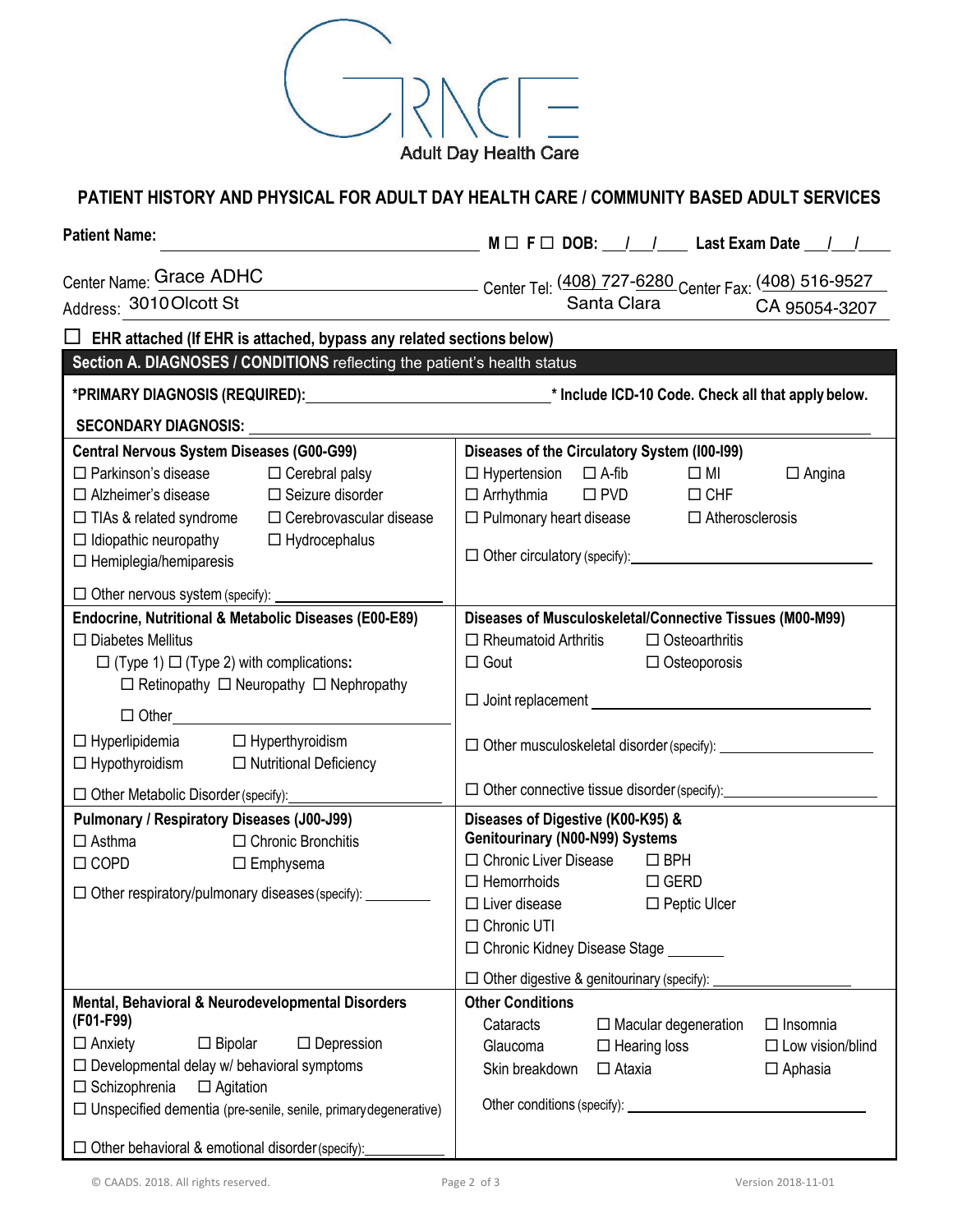| DOB: $\angle$<br>Patient Name: '                                                                                                                                                                                                                                                                                                                                                                              |               |                     |      |                                                                                                                                                    |                 |               |                             |      |
|---------------------------------------------------------------------------------------------------------------------------------------------------------------------------------------------------------------------------------------------------------------------------------------------------------------------------------------------------------------------------------------------------------------|---------------|---------------------|------|----------------------------------------------------------------------------------------------------------------------------------------------------|-----------------|---------------|-----------------------------|------|
| Section B. CURRENT MEDICATIONS (If EHR is attached, bypass Medication Section below)<br>(Center will conduct medication reconciliation and report inconsistent findings to MD)                                                                                                                                                                                                                                |               |                     |      |                                                                                                                                                    |                 |               |                             |      |
| <b>Medication</b>                                                                                                                                                                                                                                                                                                                                                                                             | <b>Dosage</b> | Route               | Freq | <b>Medication</b>                                                                                                                                  |                 | <b>Dosage</b> | Route                       | Freq |
| $\mathbf{1}$ .                                                                                                                                                                                                                                                                                                                                                                                                |               |                     |      | 7.                                                                                                                                                 |                 |               |                             |      |
| 2.                                                                                                                                                                                                                                                                                                                                                                                                            |               |                     |      | 8.                                                                                                                                                 |                 |               |                             |      |
| 3.                                                                                                                                                                                                                                                                                                                                                                                                            |               |                     |      | 9.                                                                                                                                                 |                 |               |                             |      |
| 4.                                                                                                                                                                                                                                                                                                                                                                                                            |               |                     |      | 10.                                                                                                                                                |                 |               |                             |      |
| 5.                                                                                                                                                                                                                                                                                                                                                                                                            |               |                     |      | 11.                                                                                                                                                |                 |               |                             |      |
| 6.                                                                                                                                                                                                                                                                                                                                                                                                            |               |                     |      | 12.                                                                                                                                                |                 |               |                             |      |
| <b>Section C. PHYSICAL EXAMINATION</b>                                                                                                                                                                                                                                                                                                                                                                        |               |                     |      |                                                                                                                                                    |                 |               |                             |      |
| <b>Comments</b><br><b>HEENT</b>                                                                                                                                                                                                                                                                                                                                                                               |               |                     |      | Gastrointestinal                                                                                                                                   | <b>Comments</b> |               |                             |      |
|                                                                                                                                                                                                                                                                                                                                                                                                               |               |                     |      | $\Box$ Incontinence Bowel                                                                                                                          |                 |               |                             |      |
| <b>Respiratory</b>                                                                                                                                                                                                                                                                                                                                                                                            |               |                     |      | Genitourinary                                                                                                                                      |                 |               |                             |      |
|                                                                                                                                                                                                                                                                                                                                                                                                               |               |                     |      | $\Box$ Incontinence Bladder                                                                                                                        |                 |               |                             |      |
| Cardiovascular                                                                                                                                                                                                                                                                                                                                                                                                |               |                     |      | <b>Musculoskeletal</b>                                                                                                                             |                 |               |                             |      |
| $\Box$ AICD<br>$\Box$ Pacemaker                                                                                                                                                                                                                                                                                                                                                                               |               |                     |      |                                                                                                                                                    |                 |               |                             |      |
| <b>Breast / Chest</b>                                                                                                                                                                                                                                                                                                                                                                                         |               |                     |      | Integumentary                                                                                                                                      |                 |               |                             |      |
| Neurological                                                                                                                                                                                                                                                                                                                                                                                                  |               |                     |      | <b>Significant Physical Limitations</b>                                                                                                            |                 |               |                             |      |
| All participants must show evidence of tuberculosis<br>screening performed within 1 year prior to CBAS/ADHC<br>start date:<br>$\Box$ neg.                                                                                                                                                                                                                                                                     |               |                     |      | Date Vitals Taken: 1 1<br>Weight:_____________________                                                                                             |                 |               |                             |      |
| Last Chest X-Ray Date: Please attach results                                                                                                                                                                                                                                                                                                                                                                  |               |                     |      | Blood Pressure: ________________<br>Temperature: Network of the set of the set of the set of the set of the set of the set of the set of the set o |                 |               |                             |      |
| QuantiFERON Tb test Date: $\square$ pos.<br>$\Box$ neg.                                                                                                                                                                                                                                                                                                                                                       |               |                     |      | Heart Rate/Pulse: National Accounts and Accounts and Accounts and Accounts are also been accounted as a set of                                     |                 |               |                             |      |
| Known Allergies (medication & environmental):                                                                                                                                                                                                                                                                                                                                                                 |               |                     |      |                                                                                                                                                    |                 |               |                             |      |
|                                                                                                                                                                                                                                                                                                                                                                                                               |               |                     |      |                                                                                                                                                    |                 |               |                             |      |
| <b>Section D. VITAL PARAMETERS AND ORDERS</b>                                                                                                                                                                                                                                                                                                                                                                 |               |                     |      |                                                                                                                                                    |                 |               |                             |      |
| PCP may adjust by entering alternative parameter range. RN will notify PCP of clinical findings.                                                                                                                                                                                                                                                                                                              |               |                     |      |                                                                                                                                                    |                 |               |                             |      |
| <b>Systolic BP</b>                                                                                                                                                                                                                                                                                                                                                                                            |               | <b>Diastolic BP</b> |      | <b>Pulse</b>                                                                                                                                       |                 |               | <b>Random Blood Glucose</b> |      |
| Range: 90-160                                                                                                                                                                                                                                                                                                                                                                                                 | Range: 60-100 |                     |      | Range: 60-100                                                                                                                                      |                 | Range: 70-300 |                             |      |
| Alternative Range:                                                                                                                                                                                                                                                                                                                                                                                            |               | Alternative Range:  |      | Alternative Range:                                                                                                                                 |                 |               | Alternative Range:          |      |
| $\Box$ RBS Daily<br>$\Box$ RBS Weekly<br>$\Box$ RBS Monthly<br>Glucose Testing at Center: □ N/A<br>$\Box$ PRN symptoms                                                                                                                                                                                                                                                                                        |               |                     |      |                                                                                                                                                    |                 |               |                             |      |
| $\Box$ Waive RBS readings<br>$\Box$ Other (please specify):                                                                                                                                                                                                                                                                                                                                                   |               |                     |      |                                                                                                                                                    |                 |               |                             |      |
| <b>Section E. DIET ORDERS</b>                                                                                                                                                                                                                                                                                                                                                                                 |               |                     |      |                                                                                                                                                    |                 |               |                             |      |
| $\Box$ Regular (no added salt or added fat) $\Box$ No concentrated sweets (NCS) $\Box$ Low fat $\Box$ Other (specify):<br>$\Box$ Mechanical soft/finely chopped texture<br>$\Box$ Pureed texture<br>$\Box$ Regular texture<br>$\Box$ Chopped<br>□ Thickened Liquids: □ Yes □ No If Yes, consistency: □ Nectar-thick □ Honey-thick □ Pudding-thick<br>$\Box$ NPO, G/J-Tube Feedings:<br>(formula & amount/day) |               |                     |      |                                                                                                                                                    |                 |               |                             |      |
| $\Box$ Yes $\Box$ No<br>Any known food allergies?<br>Any known food restrictions?<br>$\Box$ Yes<br>$\square$ No<br>Specify:<br>Specify:                                                                                                                                                                                                                                                                       |               |                     |      |                                                                                                                                                    |                 |               |                             |      |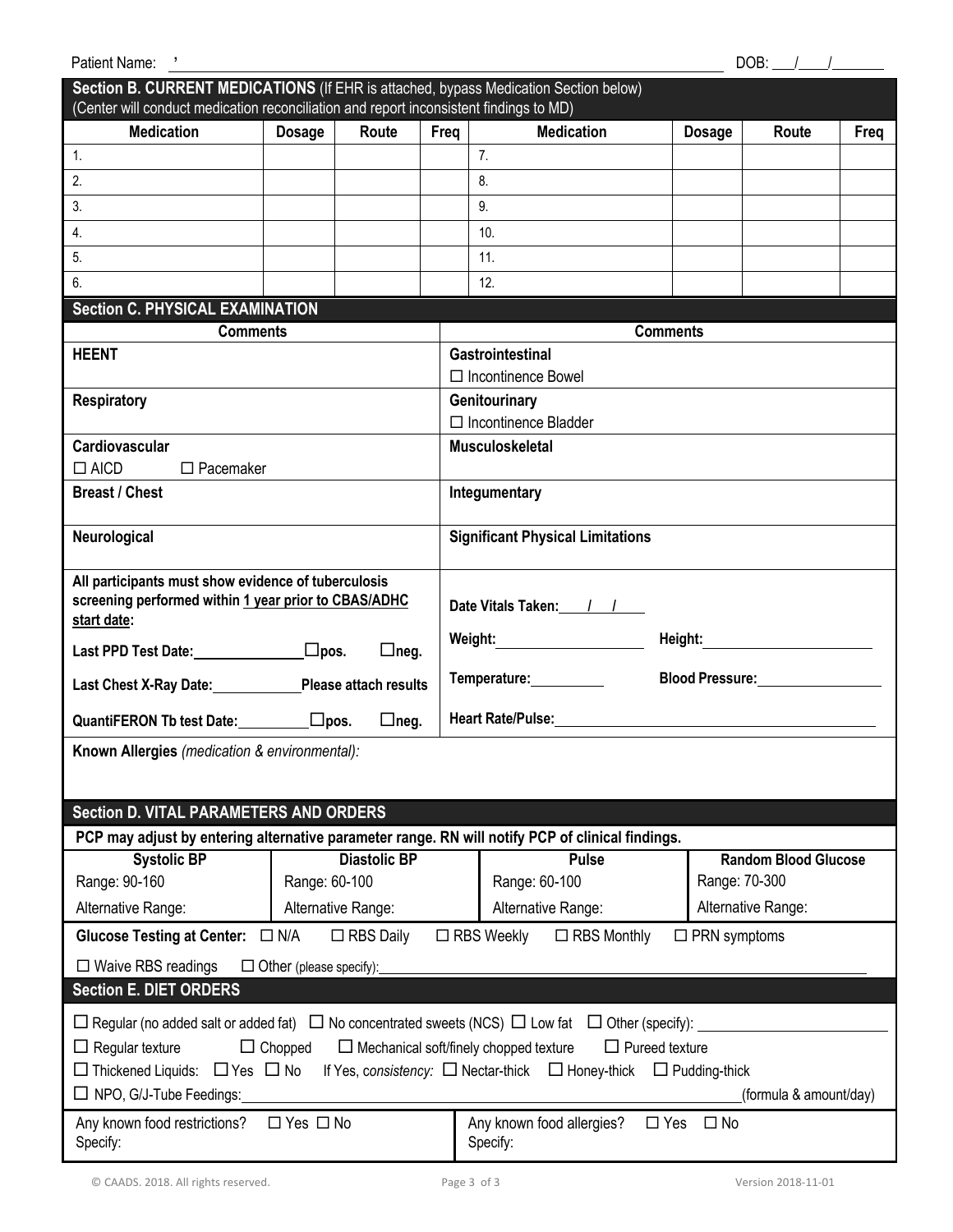|                                                                                                                                                                                                                                                                                                                                                    | Patient Name: '                                                                                                                                                                                                                                                                                                                                                                                                                      |                                                                      |                                                                                                                                                                                                                                | DOB: $/$ /                                                           |  |  |  |
|----------------------------------------------------------------------------------------------------------------------------------------------------------------------------------------------------------------------------------------------------------------------------------------------------------------------------------------------------|--------------------------------------------------------------------------------------------------------------------------------------------------------------------------------------------------------------------------------------------------------------------------------------------------------------------------------------------------------------------------------------------------------------------------------------|----------------------------------------------------------------------|--------------------------------------------------------------------------------------------------------------------------------------------------------------------------------------------------------------------------------|----------------------------------------------------------------------|--|--|--|
|                                                                                                                                                                                                                                                                                                                                                    | <b>Section F. RISK FACTORS</b>                                                                                                                                                                                                                                                                                                                                                                                                       |                                                                      |                                                                                                                                                                                                                                |                                                                      |  |  |  |
|                                                                                                                                                                                                                                                                                                                                                    | 1. Unsteady gait?<br>2. Hx of falls?<br>3. Hx of communicable disease?                                                                                                                                                                                                                                                                                                                                                               | $\Box$ Yes $\Box$ No<br>$\Box$ Yes $\Box$ No<br>$\Box$ Yes $\Box$ No | 4. Recent hospitalization? (w/in 6 mo's)<br>5. Medication mismanagement?<br>If No, is patient able to self-administer at Center?                                                                                               | $\Box$ Yes $\Box$ No<br>$\Box$ Yes $\Box$ No<br>$\Box$ Yes $\Box$ No |  |  |  |
|                                                                                                                                                                                                                                                                                                                                                    |                                                                                                                                                                                                                                                                                                                                                                                                                                      |                                                                      |                                                                                                                                                                                                                                |                                                                      |  |  |  |
|                                                                                                                                                                                                                                                                                                                                                    | Section G. REQUEST FOR ADHC/ CBAS SERVICES (must be completed and signed by PCP)                                                                                                                                                                                                                                                                                                                                                     |                                                                      |                                                                                                                                                                                                                                |                                                                      |  |  |  |
|                                                                                                                                                                                                                                                                                                                                                    | All patients receive the following on each day of attendance: skilled nursing, social services and/or personal care, therapeutic<br>activities and meal services. Additional services, provided as needed, include physical therapy, occupational therapy, speech<br>therapy, mental health services and transportation, based on multidisciplinary team assessment. ADHC / CBAS services are ongoing<br>unless otherwise indicated. |                                                                      |                                                                                                                                                                                                                                |                                                                      |  |  |  |
|                                                                                                                                                                                                                                                                                                                                                    | 1) Indicate contraindications for receiving any of the above additional services:                                                                                                                                                                                                                                                                                                                                                    |                                                                      |                                                                                                                                                                                                                                | $\Box$ None                                                          |  |  |  |
|                                                                                                                                                                                                                                                                                                                                                    |                                                                                                                                                                                                                                                                                                                                                                                                                                      |                                                                      |                                                                                                                                                                                                                                |                                                                      |  |  |  |
| 2) Are there any medical contraindications for one-way transportation exceeding 60 minutes?<br>$\Box$ None<br>If so, specify limitations: <u>contained a set of the set of the set of the set of the set of the set of the set of the set of the set of the set of the set of the set of the set of the set of the set of the set of the set o</u> |                                                                                                                                                                                                                                                                                                                                                                                                                                      |                                                                      |                                                                                                                                                                                                                                |                                                                      |  |  |  |
|                                                                                                                                                                                                                                                                                                                                                    |                                                                                                                                                                                                                                                                                                                                                                                                                                      |                                                                      |                                                                                                                                                                                                                                |                                                                      |  |  |  |
|                                                                                                                                                                                                                                                                                                                                                    |                                                                                                                                                                                                                                                                                                                                                                                                                                      |                                                                      | 4) Overall therapeutic/treatment goals: example and a set of the set of the set of the set of the set of the set of the set of the set of the set of the set of the set of the set of the set of the set of the set of the set |                                                                      |  |  |  |

# **AUTHORIZATION**

This patient has one or more chronic or post acute conditions that require monitoring, treatment or intervention, without which there is a high potential for further deterioration or and may require emergency room, hospitalization or institutionalization level of care. **The information provided reflects this patient's current health status. I request ADHC / CBAS services in addition to authorizing the attached standing orders.**

| Print PCP Name: |       |        |  |  |  |
|-----------------|-------|--------|--|--|--|
| PCP Signature:  | Date: |        |  |  |  |
| Tel:            | Fax:  | Email: |  |  |  |